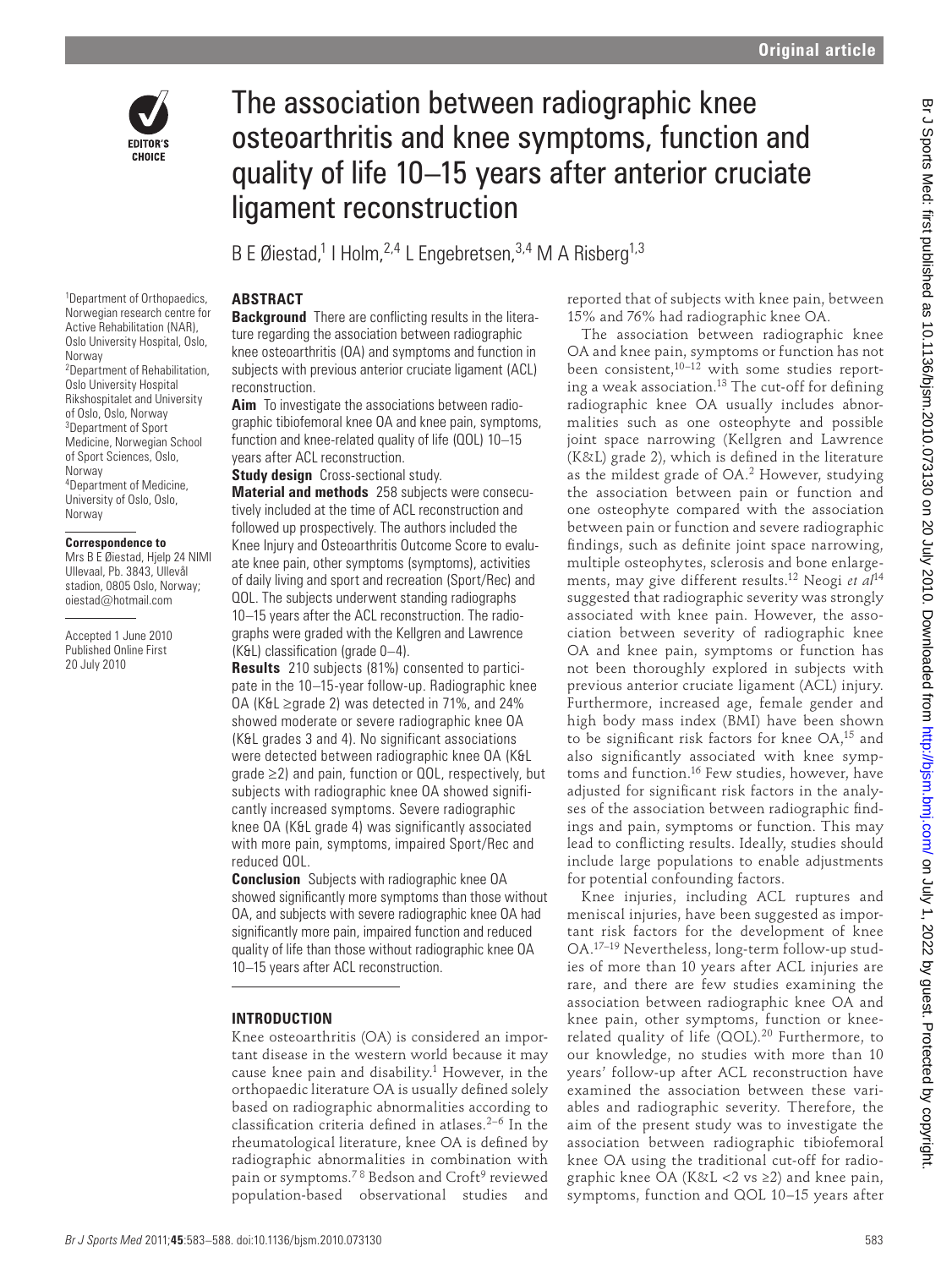ACL reconstruction. Furthermore, the aim was to examine the association between mild, moderate and severe radiographic knee OA and knee pain, symptoms, function and QOL, respectively.

#### **MATERIALS AND METHODS**

Two hundred and fifty-eight subjects who underwent ACL reconstruction were consecutively included in studies between 1990 and 1997. The subjects were included if they were between 14 and 50 years, and had isolated ACL injury or combined with meniscus injury and/or chondral lesion and/ or medial collateral ligament (MCL) injury.21–23 The exclusion criteria were injuries to the contralateral knee and fractures in both legs the last year before inclusion. The subjects were operated with a bone–patellar–tendon–bone (BPTB) autograft or hamstrings tendon (HT) autograft previously described by Aune *et al*. 21 The chondral lesions, the MCL injuries and the meniscal injuries suffered prior to or at the time of the ACL injury and the meniscal injuries suffered during the follow-up have retrospectively been extracted from surgeon files of all the subjects included at the 10–15-year follow-up. The MCL injuries were diagnosed by clinical assessment before the ACL reconstruction. 21. in a model with some main of the state of the state of the state of the state of the state of the state of the state of the state of the state of the state of the state of the state of the state of the state of the

A supervised rehabilitation programme was included postoperatively as a three-phase programme lasting for  $6-9$  months.<sup>2123</sup> The subjects have been followed-up prospectively at 6 months, 1 year, 2 years<sup>21–23</sup> and 10–15 years<sup>24 25</sup> postoperatively with functional and clinical assessments, but for the aim of this study, only the 10–15-year follow-up evaluations were included.

The Regional Committee for Medical and Health Research Ethics in Norway has approved the study, and the participants signed an informed consent prior to participating at the 10-15 year follow-up.

#### **Assessments**

The Knee Injury and Osteoarthritis Outcome Score (KOOS) was used to assess knee pain, symptoms, function and QOL at the long-term follow-up.26 KOOS is a self-administered questionnaire comprising five subscales on pain, other symptoms (symptoms), activities of daily living (ADL), sport and recreation (Sport/Rec) and QOL. The KOOS subscales are organised into categories for each question which are transformed to a 0–100 scale. Zero indicates extreme knee problems, and 100 represents no knee problems. KOOS was developed for shortand long-term follow-up studies and has been validated on several types of injuries to the knee such as ACL and meniscal injuries, and post-traumatic OA.27 28 The Tegner activity scale was used to assess the activity level.29 To calculate BMI, we used the formula weight  $(kg)/height$  (m)<sup>2</sup>.

All the subjects participating at the 10–15-year follow-up went through a radiological assessment of the tibiofemoral joint. The procedure included standing radiographs with the knees flexed in approximately  $20^{\circ}$  and the feet  $5^{\circ}$  externally rotated by using a Plexiglas frame (SynaFlexer, Copenhagen, Denmark). The frame has been validated for measuring joint space width in patients with knee OA.30 Radiographs were taken bilaterally from a posteroanterior view.

One radiologist analysed the radiographs using the K&L classification system.<sup>2 31</sup> The following definitions for each grade were used: grade 0, no changes; grade 1, doubtful narrowing of the joint space and possible osteophytic lipping; grade 2 (mild), definite osteophytes and possible narrowing of the joint space; grade 3 (moderate), multiple osteophytes, definite narrowing of the joint space and some sclerosis, and possible deformity of the bone ends; grade 4 (severe), large osteophytes, marked narrowing of the joint space, severe sclerosis and definite deformity of the bone ends.

The radiologist performed intrarater reliability test for the reading of the radiographs. The intrarater test was performed with at least a 4-week interval on 35 radiographs of both knees (n=70). The intrarater reliability result for the x-ray evaluation showed κ=0.77.

## **Statistical methods**

We used linear regression to evaluate the association between radiographic tibiofemoral OA and the KOOS subscales pain, other symptoms, ADL, Sport/Rec and QOL with adjustment for age, gender and BMI (SPSS 16.0; SPSS, Chicago, Illinois). First, we evaluated the radiographic OA using a dichotomised radiographic variable: no OA (K&L 0/1=reference category) versus OA (K&L grade ≥2). Second, we evaluated radiographic OA severity in more detail by dichotomising each K&L grade still using K&L grade 0/1 as the reference category: K&L grade 2 versus 0/1, K&L grade 3 versus 0/1 and K&L grade 4 versus 0/1. Standardised β values, standard errors, 95% CI and p values were given for all regression analyses. We used the Mann–Whitney U test for group comparisons of non-parametric data (Tegner), and κ analysis to evaluate the reliability test of the x-ray scores. All tests were two-tailed, and we considered a p value of 0.05 or less as statistically significant.

## **RESULTS**

Two hundred and ten subjects participated in the study (81%): 90 females (43%) and 120 males (57%). The subjects' characteristics are presented in table 1. Of the 210 subjects, 29 (14%) were operated with HT graft, and 181 (86%) with BPTB graft. Isolated ACL injury was detected in 82 subjects (39%), and 128 subjects (61%) had additional meniscal injury, MCL injury or chondral lesion, or a combination of these (table 2). Eleven subjects had chondral lesions grade  $3$  (n=5) and grade  $4$  (n=6). Only 10 (8%) of the total of 121 (100%) subjects with meniscal injuries suffered the meniscal injury during the follow-up period. A total of 137 partial meniscal resections (91%) and 13 sutures (9%) were performed in the 210 subjects before the ACL reconstruction (22%), at the time of ACL reconstruction (53%) or during the follow-up period (25%). The activities performed at the time of injury comprised pivoting sports in

|  | Table 1 Subject characteristics at the $10-15$ -year follow-up (n=210) |  |
|--|------------------------------------------------------------------------|--|
|--|------------------------------------------------------------------------|--|

| <b>Variables</b>                                     | $Mean \pm SD$  |  |  |
|------------------------------------------------------|----------------|--|--|
| Age                                                  | $39.1 \pm 8.7$ |  |  |
| Body mass index                                      | $26.3 \pm 3.6$ |  |  |
| Time from injury to surgery (months)                 | $74.8 + 48.7$  |  |  |
| Time from injury to the 10–15-year follow-up (years) | $13.7 + 4.4$   |  |  |
| KOOS pain                                            | $90 + 14$      |  |  |
| KOOS other symptoms                                  | $86 + 16$      |  |  |
| KOOS activities of daily living                      | $95 + 10$      |  |  |
| KOOS sports and recreation                           | $77 + 24$      |  |  |
| KOOS knee-related quality of life                    | $75 + 22$      |  |  |
| Tegner*                                              | $4(1-9)$       |  |  |

\*The Tegner activity scale is given as the median (minimum–maximum). KOOS, Knee injury and Osteoarthritis Outcome Score.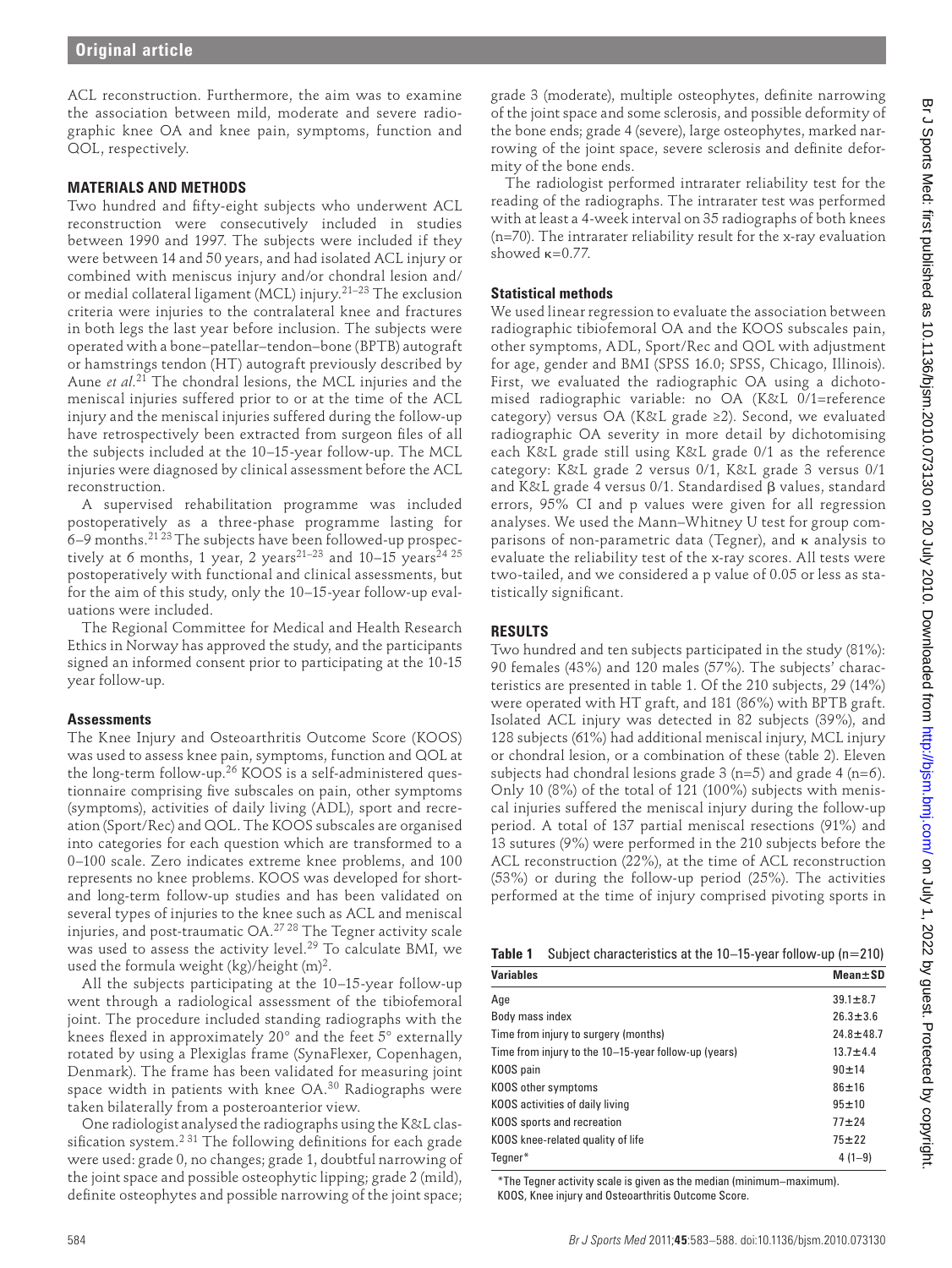129 subjects (61%), mainly handball (n=37, 18%), soccer (n=70, 33%) or basketball (n=9, 4%), alpine skiing in 46 subjects (22%) and other activities or unknown activity in 23 subjects (11%) and 12 subjects  $(6\%)$ , respectively. No significant difference in median Tegner activity scale was shown between subjects with or without radiographic knee OA. Fourteen subjects (7%) suffered a graft rupture during the follow-up period, and four subjects  $(2\%)$  suffered a partial graft rupture verified through arthroscopic procedures.

Forty-five subjects (21%) were injured in the contralateral knee during the follow-up period, including isolated ACL injuries in 19 subjects (9%), ACL partial tear in one subject (0.5%), ACL in combination with meniscal injury in 11 subjects (5.5%) and isolated meniscal injury in 14 subjects (6%).

Seventy-one per cent of the subjects had radiographic signs of knee OA according to K&L≥grade 2 (table 3). The corresponding number for the contralateral knee was 25%. Moderate or severe knee OA (K&L ≥3) was detected in 24% for the target knee and 6% for the contralateral knee, respectively.

Table 4 shows unadjusted and adjusted results for the association between each KOOS subscale and radiographic knee OA (K&L <2 vs  $\geq$ 2). No significant associations were detected, except for symptoms. The adjusted analysis indicated that subjects with radiographic knee OA at the level of

**Table 2** Additional injuries at the 10–15-year follow-up (n=210)

| <b>Type of injury</b>                                    | No (%)  |
|----------------------------------------------------------|---------|
| Isolated anterior cruciate ligament injury               | 82 (39) |
| <b>Medial meniscus</b>                                   | 39 (19) |
| Lateral meniscus                                         | 19(9)   |
| Menisci                                                  | 26 (12) |
| Meniscus and medial collateral ligament                  | 5(2)    |
| Meniscus, medial collateral ligament and chondral lesion | 3(2)    |
| Meniscus and chondral lesion                             | 29 (14) |
| <b>Chondral lesion</b>                                   | 7(3)    |

**Table 3** Frequency (%) of the Kellgren and Lawrence scores for involved and contralateral knee (n=210)

| <b>Kellgren and Lawrence</b> | <b>Involved knee</b> | <b>Contralateral knee</b> |  |  |  |
|------------------------------|----------------------|---------------------------|--|--|--|
| 0                            | 19(9)                | 114 (54)                  |  |  |  |
| 1                            | 42 (20)              | 43 (21)                   |  |  |  |
| 2                            | 98 (47)              | 39 (19)                   |  |  |  |
| 3                            | 40 (19)              | 11(5)                     |  |  |  |
| 4                            | 11(5)                | 3(1)                      |  |  |  |

K&L≥grade 2 had on average approximately six points lower KOOS other symptoms scores than those without radiographic knee OA.

Figure 1 shows the mean values for the KOOS subscales for each K&L grade. No significant associations were detected between the KOOS subscales and mild or moderate radiographic knee OA adjusted for gender, age and BMI (table 5). Subjects with severe radiographic knee OA had significantly lower values for the KOOS subscales than those without OA.

#### **DISCUSSION**

The results revealed that subjects with radiographic knee OA had significantly increased symptoms compared with those without radiographic OA. Furthermore, highly significant associations were detected between severe radiographic knee OA and pain, symptoms, ADL, Sport/Rec and QOL. It has been suggested that a change of 8–10 KOOS points constitutes a clinically relevant difference.<sup>27</sup> However, 10 points have been arbitrarily set, and we suspect that it is difficult to state a common number for a clinical important difference for the different KOOS subscales. Therefore, the significantly increased symptoms for those with mild OA (six points in mean difference) may be of clinical importance compared with those without radiographic OA. The significantly increased pain, symptoms and reduced function seen in individuals with ACL reconstruction may be explained by the radiographic abnormalities.

No previous long-term studies including subjects with ACL reconstruction have evaluated the relationship between knee symptoms and function and radiographic knee OA using regression analysis. However, previous studies have evaluated the difference in mean values of the KOOS subscales between ACL injured subjects with and without knee OA.<sup>32-35</sup> Lohmander *et al*<sup>32</sup> reported significantly increased pain and symptoms in female soccer players with radiographic knee OA compared with those without radiographic knee OA 12 years after ACL injury in line with our results for symptoms. The mean values for the KOOS subscales were, however, generally lower than those reported in our study. For instance, those with radiographic knee OA had a mean value for pain of 70, compared with 84 in our study. Furthermore, their Sports/Rec and QOL values were 24 and 23 points lower than our results, showing that the female soccer players reported more complaints 12 years after ACL injury compared with our cohort of both males and females. Our results showed no significant differences between females and males for the KOOS subscales. The subjects in 19 Ουσικό 2021 - 21 Στουμείου - 21 Στουμείου - 21 Στουμείου - 21 Στουμείου - 21 Στουμείου - 21 Στουμείου - 21 Στουμείου - 21 Στουμείου - 21 Στουμείου - 21 Στουμείου - 21 Στουμείου - 21 Στουμείου - 21 Στουμείου - 21 Στου

**Table 4** Multiple regression analyses of the association between the Knee injury and Osteoarthritis Outcome subscales and Kellgren and Lawrence grade  $\geq 2$  versus grade  $\leq 2$  (n=206)

| <b>Dependent variables</b> | Kellgren and Lawrence $<$ 2 vs $\geq$ 2 | β      | <b>SE</b> | 95% CI            | p Value |
|----------------------------|-----------------------------------------|--------|-----------|-------------------|---------|
| Pain                       | Unadjusted                              | $-4.1$ | 2.2       | $-8.4$ to 0.1     | 0.06    |
|                            | Adjusted                                | $-2.6$ | 2.3       | $-7.2$ to 2.0     | 0.26    |
| Other symptoms             | Unadjusted                              | $-5.9$ | 2.4       | $-10.6$ to $-1.3$ | 0.01    |
|                            | Adjusted                                | $-5.7$ | 2.5       | $-10.7$ to $-0.6$ | 0.03    |
| Activities of daily lives  | Unadjusted                              | $-1.6$ | 1.6       | $-4.7$ to 1.4     | 0.29    |
|                            | Adjusted                                | 0.2    | 1.7       | $-3.0$ to 3.5     | 0.89    |
| Sports and recreation      | Unadjusted                              | $-7.3$ | 3.7       | $-14.6$ to 0.0    | 0.05    |
|                            | Adjusted                                | $-4.6$ | 3.9       | $-12.4$ to 3.1    | 0.24    |
| Quality of life            | Unadjusted                              | $-2.7$ | 3.4       | $-9.3$ to 3.9     | 0.42    |
|                            | Adiusted                                | $-0.9$ | 3.6       | $-8.0$ to 6.2     | 0.80    |

Adjusted for gender, age and body mass index.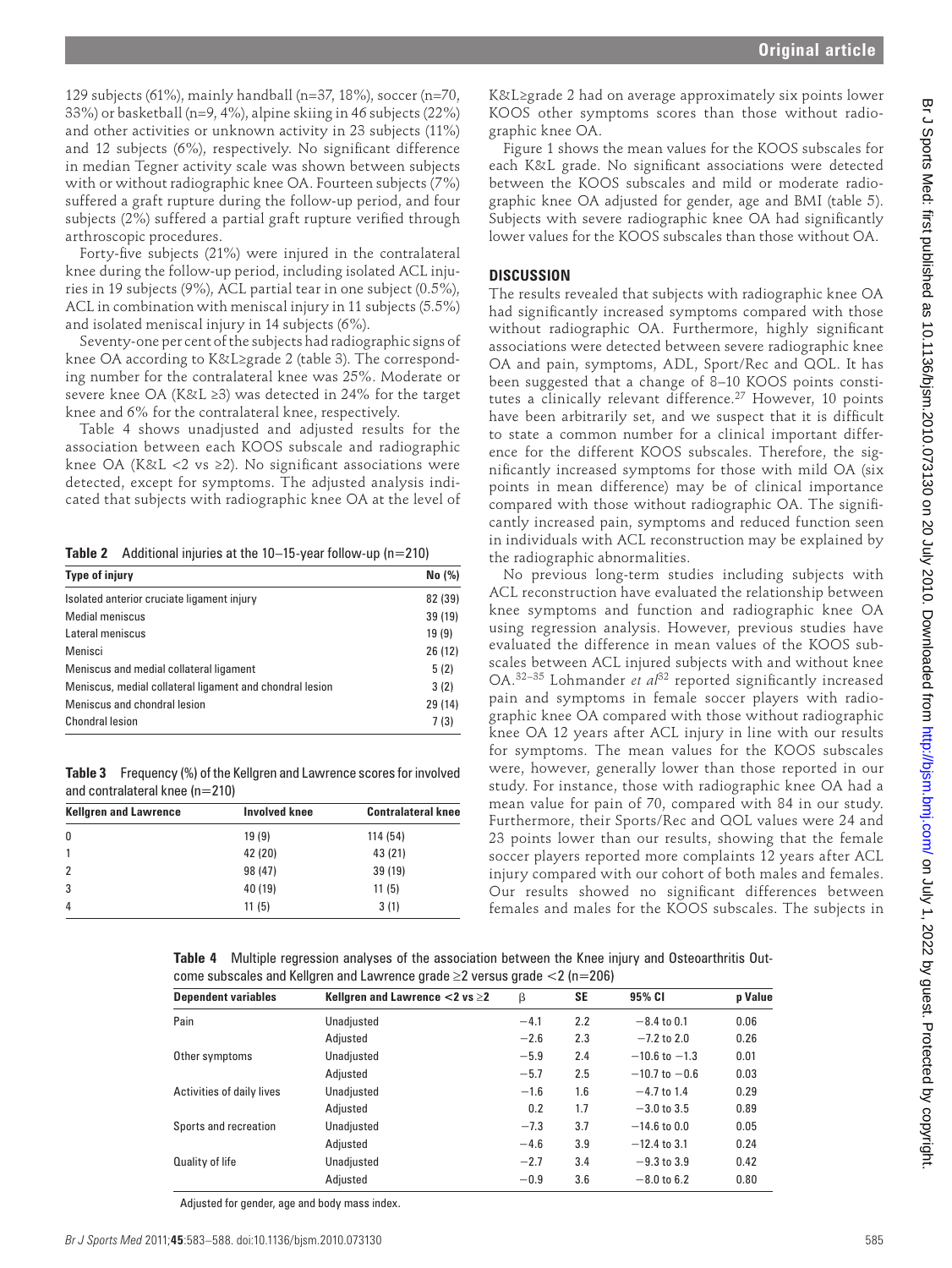

**Figure 1** Mean values for the subscales of the Knee Injury and Osteoarthritis Outcome Score for each Kellgren and Lawrence grade (0–4). ADL, activities of daily living; QOL, knee-related quality of life; Sports/Rec, sports and recreation.

the KOOS subscales and radiographic OA were not very different from those of Meunier *et al* (pain: p=0.06; symptoms: p=0.01; Sport/Rec: p=0.05). Furthermore, Neuman *et al*<sup>34</sup> studied ACL injured subjects without reconstruction 15 years after the injury, and they reported almost identical mean values for the KOOS subscales as found in the present study. These authors detected no significant differences between subjects with or without radiographic knee OA also in line with another follow-up study of male soccer players.<sup>35</sup>

|  |  |  |                                                               |  |  | Table 5 Multiple regression analysis of the association between the Knee Injury and Osteoarthritis |
|--|--|--|---------------------------------------------------------------|--|--|----------------------------------------------------------------------------------------------------|
|  |  |  | Outcome Score subscales* and the Kellgren and Lawrence grades |  |  |                                                                                                    |

|                   | was reported in the study by Lohmander et al. These differ-<br>ences may explain the more impaired function found in their<br>study. Meunier et al <sup>33</sup> reported significantly increased pain<br>and symptoms, and impaired function in ADL and Sport/<br>Rec in subjects with radiographic OA compared with those<br>without radiographic OA on average 15 years after the ACL<br>injury. The mean KOOS subscales scores reported in their |          |                                 |                |            |                                                    | subjects with or without radiographic knee OA also in line<br>with another follow-up study of male soccer players. <sup>35</sup><br>The moderate inter-rater reliability results found for differ- |
|-------------------|------------------------------------------------------------------------------------------------------------------------------------------------------------------------------------------------------------------------------------------------------------------------------------------------------------------------------------------------------------------------------------------------------------------------------------------------------|----------|---------------------------------|----------------|------------|----------------------------------------------------|----------------------------------------------------------------------------------------------------------------------------------------------------------------------------------------------------|
|                   |                                                                                                                                                                                                                                                                                                                                                                                                                                                      |          |                                 |                |            |                                                    |                                                                                                                                                                                                    |
|                   |                                                                                                                                                                                                                                                                                                                                                                                                                                                      |          |                                 |                |            |                                                    |                                                                                                                                                                                                    |
|                   |                                                                                                                                                                                                                                                                                                                                                                                                                                                      |          |                                 |                |            |                                                    | ent radiological classification systems <sup>5</sup> may be another expla-<br>nation for the differences in results across studies with respect                                                    |
|                   |                                                                                                                                                                                                                                                                                                                                                                                                                                                      |          |                                 |                |            |                                                    | to the association between radiographic knee OA and pain,                                                                                                                                          |
|                   |                                                                                                                                                                                                                                                                                                                                                                                                                                                      |          |                                 |                |            |                                                    | symptoms and function. The different classification systems                                                                                                                                        |
|                   | study were more similar to those in the present study except<br>for the lower values for Sport/Rec (62 vs 75 points) and QOL                                                                                                                                                                                                                                                                                                                         |          |                                 |                |            |                                                    | emphasise to some extent either osteophytes or joint space<br>narrowing, which may influence the cut-off for radiographic                                                                          |
|                   | (63 vs 74 points). Meunier et al included both subjects with                                                                                                                                                                                                                                                                                                                                                                                         |          |                                 |                |            |                                                    | knee OA. <sup>234</sup> Common for the above-mentioned studies and                                                                                                                                 |
|                   | ACL reconstruction and non-operative treatment, and sub-<br>jects with grade 1 radiographic changes were included in the                                                                                                                                                                                                                                                                                                                             |          |                                 |                |            |                                                    | the present study was the long-term follow-up of ACL injured<br>subjects (>10 years), but the studies included different radio-                                                                    |
|                   | OA group. Our unadjusted results on the association between                                                                                                                                                                                                                                                                                                                                                                                          |          |                                 |                |            |                                                    | logical classification systems without attention towards<br>radiographic severity. In the present study, we performed a                                                                            |
|                   |                                                                                                                                                                                                                                                                                                                                                                                                                                                      |          |                                 |                |            |                                                    | regression analysis with adjustment for gender, age and BMI,                                                                                                                                       |
| $100 -$<br>$90 -$ |                                                                                                                                                                                                                                                                                                                                                                                                                                                      |          |                                 |                |            |                                                    | as these factors have been shown to influence both the mean<br>KOOS subscale values and the K&L scores. <sup>16 26 37</sup> 38 The adjust-                                                         |
| $80 -$            |                                                                                                                                                                                                                                                                                                                                                                                                                                                      |          | $0/1(n=60)$<br>2 $(n=97)$       |                |            |                                                    | ment for the potential confounding factors did influence the                                                                                                                                       |
| $70-$             |                                                                                                                                                                                                                                                                                                                                                                                                                                                      |          | 3 $(n=40)$                      |                |            | associations, particularly for pain and Sport/Rec. |                                                                                                                                                                                                    |
| $60 -$            |                                                                                                                                                                                                                                                                                                                                                                                                                                                      |          | 4 $(n=11)$                      |                |            |                                                    | Biological, psychological and social factors have all been<br>shown to influence pain. <sup>39</sup> For instance, psychological fac-                                                              |
| $50 -$<br>$40 -$  |                                                                                                                                                                                                                                                                                                                                                                                                                                                      |          |                                 |                |            |                                                    | tors have been strongly associated with functional impair-                                                                                                                                         |
| $30 -$            |                                                                                                                                                                                                                                                                                                                                                                                                                                                      |          |                                 |                |            |                                                    | ment and pain after adjustment for radiographic severity in                                                                                                                                        |
| $20 -$            |                                                                                                                                                                                                                                                                                                                                                                                                                                                      |          |                                 |                |            |                                                    | patients with knee OA. <sup>40</sup> Consequently, the lack of associa-<br>tion between radiographic knee OA defined by the traditional                                                            |
| $10 -$            |                                                                                                                                                                                                                                                                                                                                                                                                                                                      |          |                                 |                |            |                                                    | cut-off and pain or function may be due to a true weak asso-                                                                                                                                       |
| $\boldsymbol{0}$  | Pain Other symptoms ADL<br>Sports/Rec                                                                                                                                                                                                                                                                                                                                                                                                                | QOL      |                                 |                |            |                                                    | ciation. Our adjusted analyses showed that there were signifi-                                                                                                                                     |
|                   | <b>Figure 1</b> Mean values for the subscales of the Knee Injury and                                                                                                                                                                                                                                                                                                                                                                                 |          |                                 |                |            |                                                    | cant associations between severe radiographic knee OA and<br>all KOOS subscales. Consequently, the follow-up studies on                                                                            |
|                   | Osteoarthritis Outcome Score for each Kellgren and Lawrence grade<br>(0-4). ADL, activities of daily living; QOL, knee-related quality of life;<br>Sports/Rec, sports and recreation.                                                                                                                                                                                                                                                                |          |                                 |                |            |                                                    | subjects with ACL reconstruction should emphasise the self-<br>reported knee pain, symptoms, including effusion, locking,<br>range of motion and stiffness and function, in addition to            |
|                   | Table 5 Multiple regression analysis of the association between the Knee Injury and Osteoarthritis<br>Outcome Score subscales* and the Kellgren and Lawrence grades                                                                                                                                                                                                                                                                                  |          |                                 |                |            |                                                    |                                                                                                                                                                                                    |
|                   | <b>Knee Injury and Osteoarthritis</b><br><b>Outcome Score</b>                                                                                                                                                                                                                                                                                                                                                                                        | No       | Kellgren and<br>Lawrence grades | β              | SE         | 95% CI                                             | p Value                                                                                                                                                                                            |
|                   | Pain                                                                                                                                                                                                                                                                                                                                                                                                                                                 | 97       | $\overline{2}$                  | $-0.6$         | 2.0        | $-4.5$ to 3.3                                      | 0.77                                                                                                                                                                                               |
|                   |                                                                                                                                                                                                                                                                                                                                                                                                                                                      | 40<br>11 | 3<br>4                          | 2.6<br>$-14.3$ | 2.6<br>4.3 | $-2.4$ to 7.8<br>$-22.9$ to $-5.8$                 | 0.30<br>0.001                                                                                                                                                                                      |
|                   | Other symptoms                                                                                                                                                                                                                                                                                                                                                                                                                                       | 97       | 2                               | $-4.1$         | 2.2        | $-8.4$ to 0.2                                      | 0.06                                                                                                                                                                                               |
|                   |                                                                                                                                                                                                                                                                                                                                                                                                                                                      | 40       | 3                               | 3.9            | 2.9        | $-1.7$ to 9.5                                      | 0.17                                                                                                                                                                                               |
|                   |                                                                                                                                                                                                                                                                                                                                                                                                                                                      | 11       | 4                               | $-11.6$        | 4.9        | $-21.3$ to $-2.1$                                  | 0.02                                                                                                                                                                                               |
|                   | Activities of daily living                                                                                                                                                                                                                                                                                                                                                                                                                           | 97       | 2                               | $-0.4$         | 1.4        | $-3.2$ to 2.4                                      | 0.80                                                                                                                                                                                               |
|                   |                                                                                                                                                                                                                                                                                                                                                                                                                                                      | 40<br>11 | 3<br>4                          | 3.4<br>$-7.3$  | 1.8<br>3.2 | $-0.2$ to 7.0<br>$-13.4$ to $-1.1$                 | 0.06<br>0.02                                                                                                                                                                                       |
|                   |                                                                                                                                                                                                                                                                                                                                                                                                                                                      |          |                                 |                |            |                                                    |                                                                                                                                                                                                    |
|                   | Function in sports and recreation                                                                                                                                                                                                                                                                                                                                                                                                                    | 97<br>40 | $\overline{2}$<br>3             | $-1.1$<br>3.2  | 3.4<br>4.4 | $-7.8$ to 5.5<br>$-5.4$ to 11.8                    | 0.74<br>0.46                                                                                                                                                                                       |
|                   |                                                                                                                                                                                                                                                                                                                                                                                                                                                      | 11       | 4                               | $-20.6$        | 7.4        | $-35.2$ to $-6.0$                                  | 0.006                                                                                                                                                                                              |
|                   | Knee-related quality of life                                                                                                                                                                                                                                                                                                                                                                                                                         | 97       | 2                               | 2.8            | 3.1        | $-3.2$ to 8.9                                      | 0.36                                                                                                                                                                                               |
|                   |                                                                                                                                                                                                                                                                                                                                                                                                                                                      | 40       | 3                               | 1.2            | 4.0        | $-6.6$ to 9.1                                      | 0.76                                                                                                                                                                                               |
|                   |                                                                                                                                                                                                                                                                                                                                                                                                                                                      |          |                                 |                |            |                                                    |                                                                                                                                                                                                    |
|                   |                                                                                                                                                                                                                                                                                                                                                                                                                                                      | 11       | 4                               | $-20.7$        | 6.6        | $-33.9$ to $-7.5$                                  | 0.002                                                                                                                                                                                              |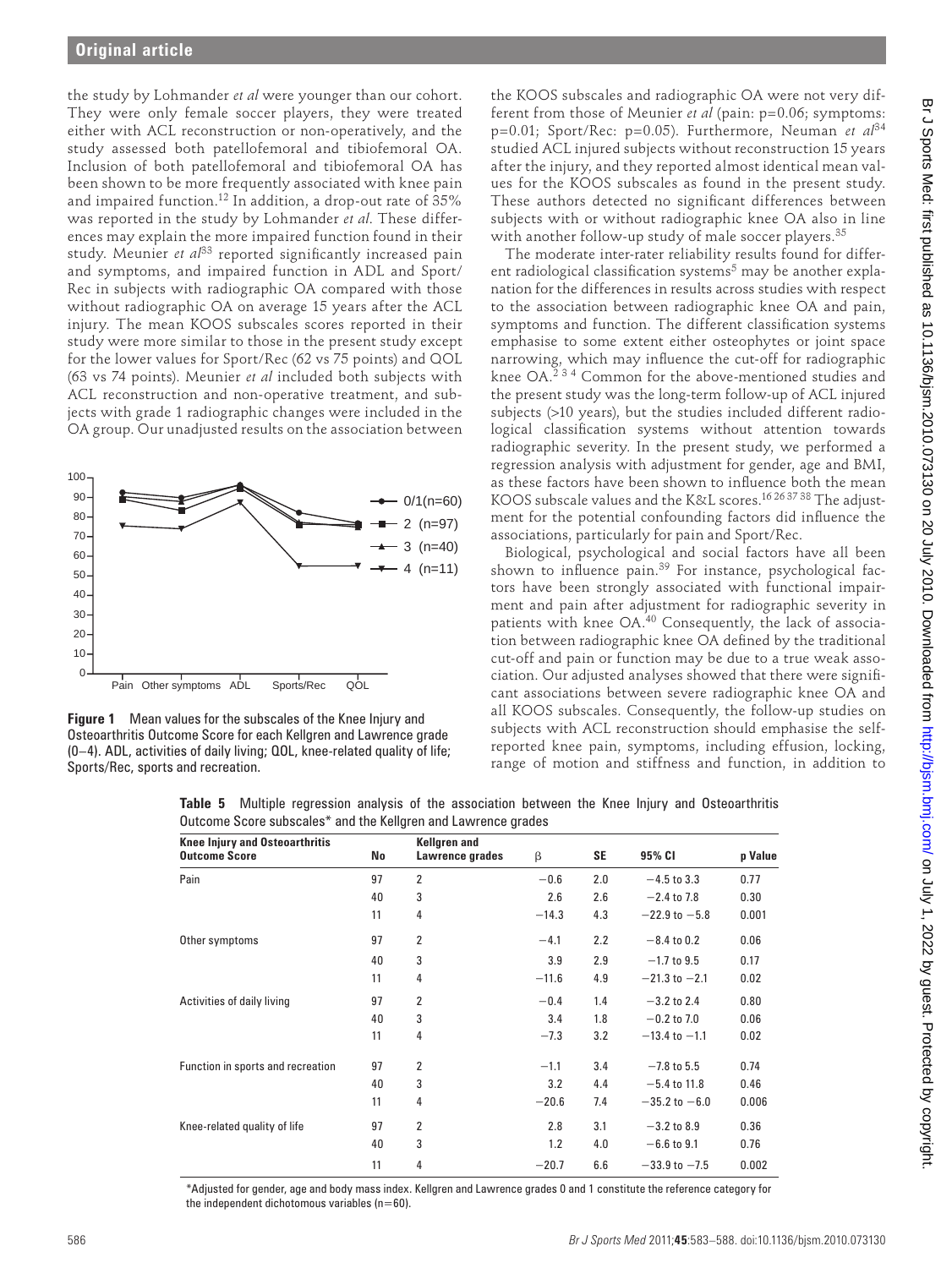severity of radiographic knee OA, more than the prevalence of radiographic knee OA defined with a cut-off.

Our results revealed that those with a severe radiographic knee OA had significantly lower values on the KOOS subscales than those without OA. However, only 11 subjects had severe radiographic OA, and all these individuals had additional meniscal injury (n=6) or meniscal and chondral injury (n=5). The increased pain and symptoms, and the impaired function in these subjects may be due to the additional injuries and not the radiographic abnormalities. Meniscal injury has shown to be the most important risk factor for development of knee OA in subjects with ACL injury,<sup>5</sup> but also for those without ACL injury.<sup>41</sup> Therefore, it is difficult to explain the sources of the pain and symptoms in this population. The KOOS other symptoms subscale includes questions related to effusion, locking, range of motion and stiffness. These factors may be associated with the previous ACL reconstruction and the additional meniscal injuries.42 In addition, we detected no significant associations between moderate radiographic knee OA involving multiple osteophytes, definite narrowing of the joint space and some sclerosis, and the KOOS subscales. Brandt *et al*43 suggested that the synovium and subchondral bone are major sources of joint pain in patients with knee OA, but also that other joint structures, including the menisci and periarticular muscles, may contribute to the knee pain. Nevertheless, it may be reasonable that the increased pain and symptoms, and impaired function detected in our study were due to the severe radiographic changes, and not to the additional meniscal injuries suffered several years ago. However, whether the meniscal injuries or the radiographic abnormalities caused the increased pain and impaired function for those with severe radiographic OA cannot be stated on the basis of these data. 19. index is a control of the sports and the space of the space of the space of the space of the space of the space of the space of the space of the space of the space of the space of the space of the space of the space

The present study has some limitations: a drop-out rate of 19% may have biased the results, but there were no significant differences in gender or age between the study participants and those who dropped out. No data on the patellofemoral joint was available for this study. There may be a risk of type 2 error in the analyses, and so there may be true differences between those with radiographic OA and those without detected with larger sample size.

This study revealed that only individuals with severe radiographic OA 10–15 years after ACL reconstruction had a significantly increased pain and reduced function compared with those without knee OA. Future research should perform risk-factor analyses to provide further evidence for treatment methods to reduce the development or delay the progression of radiographic knee OA, but also study treatment methods targeting reducing pain and symptoms and increasing function. Finally, future studies on subjects with ACL injury should include an assessment of radiographic severity, and the definition of knee OA should involve both radiographic abnormalities and pain or symptoms.

# **CONCLUSION**

Subjects with radiographic knee OA had significantly increased symptoms compared with those without radiographic OA. Subjects with severe radiographic knee OA had also significantly more pain, impaired function and reduced quality of life compared with those without radiographic knee OA 10–15 years after ACL reconstruction.

**Acknowledgements** The authors gratefully acknowledge radiologist R Gunderson for grading the radiographs.

**Funding** This study was funded by the South-Eastern Regional Health Authority in Norway through the Osteoarthritis Research Group.

## **Patient consent** Obtained.

**Ethics approval** Ethics approval was provided by Regional Committees for Medical and Health Research Ethics in Norway.

**Provenance and peer review** Not commissioned; externally peer reviewed.

# **What is already known on this topic**

A high prevalence of radiographic knee osteoarthritis (OA) is reported for individuals with anterior cruciate ligament (ACL) reconstruction, but long-term self-reported knee function has been shown to be good. Conflicting evidence exists on the association between symptoms or function and radiographic knee OA.

# **What this study adds**

This study provides analyses on the association between radiographic severity and knee symptoms and function. This study found that subjects with severe radiographic knee OA had increased symptoms and impaired function compared with those without radiographic knee OA more than 10 years after ACL reconstruction.

# **REFERENCES**

- 1. **Felson DT**. Clinical practice. Osteoarthritis of the knee. *N Engl J Med* 2006;**354**:841–8.
- **Kellgren JH**, Lawrence JS. Radiological assessment of osteo-arthrosis. *Ann Rheum Dis* 1957;**16**:494–502.
- 3. **Altman RD**, Gold GE. Atlas of individual radiographic features in osteoarthritis, revised. *Osteoarthr Cartil* 2007;**15**(Suppl A):A1–56.
- 4. **Hefti F**, Müller W, Jakob RP, *et al.* Evaluation of knee ligament injuries with the IKDC form. *Knee Surg Sports Traumatol Arthrosc* 1993;**1**:226–34.
- 5. **Øiestad BE**, Engebretsen L, Storheim K, *et al.* Knee osteoarthritis after anterior cruciate ligament injury: a systematic review. *Am J Sports Med* 2009;**37**:1434–43.
- 6. **Ahlbäck S**. Osteoarthrosis of the knee. A radiographic investigation. *Acta Radiol Diagn (Stockh)* 1968;(Suppl 277):7–72.
- 7. **Altman R**, Asch E, Bloch D, et al. Development of criteria for the classification and reporting of osteoarthritis. Classification of osteoarthritis of the knee. Diagnostic and Therapeutic Criteria Committee of the American Rheumatism Association. *Arthritis Rheum* 1986;**29**:1039–49.
- 8. **Peat G**, Thomas E, Duncan R, *et al.* Clinical classification criteria for knee osteoarthritis: performance in the general population and primary care. *Ann Rheum Dis* 2006;**65**:1363–7.
- 9. **Bedson J**, Croft PR. The discordance between clinical and radiographic knee osteoarthritis: a systematic search and summary of the literature. *BMC Musculoskelet Disord* 2008;**9**:116.
- 10. **Barker K**, Lamb SE, Toye F, *et al.* Association between radiographic joint space narrowing, function, pain and muscle power in severe osteoarthritis of the knee. *Clin Rehabil* 2004;**18**:793–800.
- 11. **Hannan MT**, Felson DT, Pincus T. Analysis of the discordance between radiographic changes and knee pain in osteoarthritis of the knee. *J Rheumatol* 2000;**27**:1513–17.
- 12. **Szebenyi B**, Hollander AP, Dieppe P, *et al.* Associations between pain, function, and radiographic features in osteoarthritis of the knee. *Arthritis Rheum* 2006;**54**:230–5.
- 13. **Creamer P**, Lethbridge-Cejku M, Hochberg MC. Factors associated with functional impairment in symptomatic knee osteoarthritis. *Rheumatology (Oxford)* 2000;**39**:490–6.